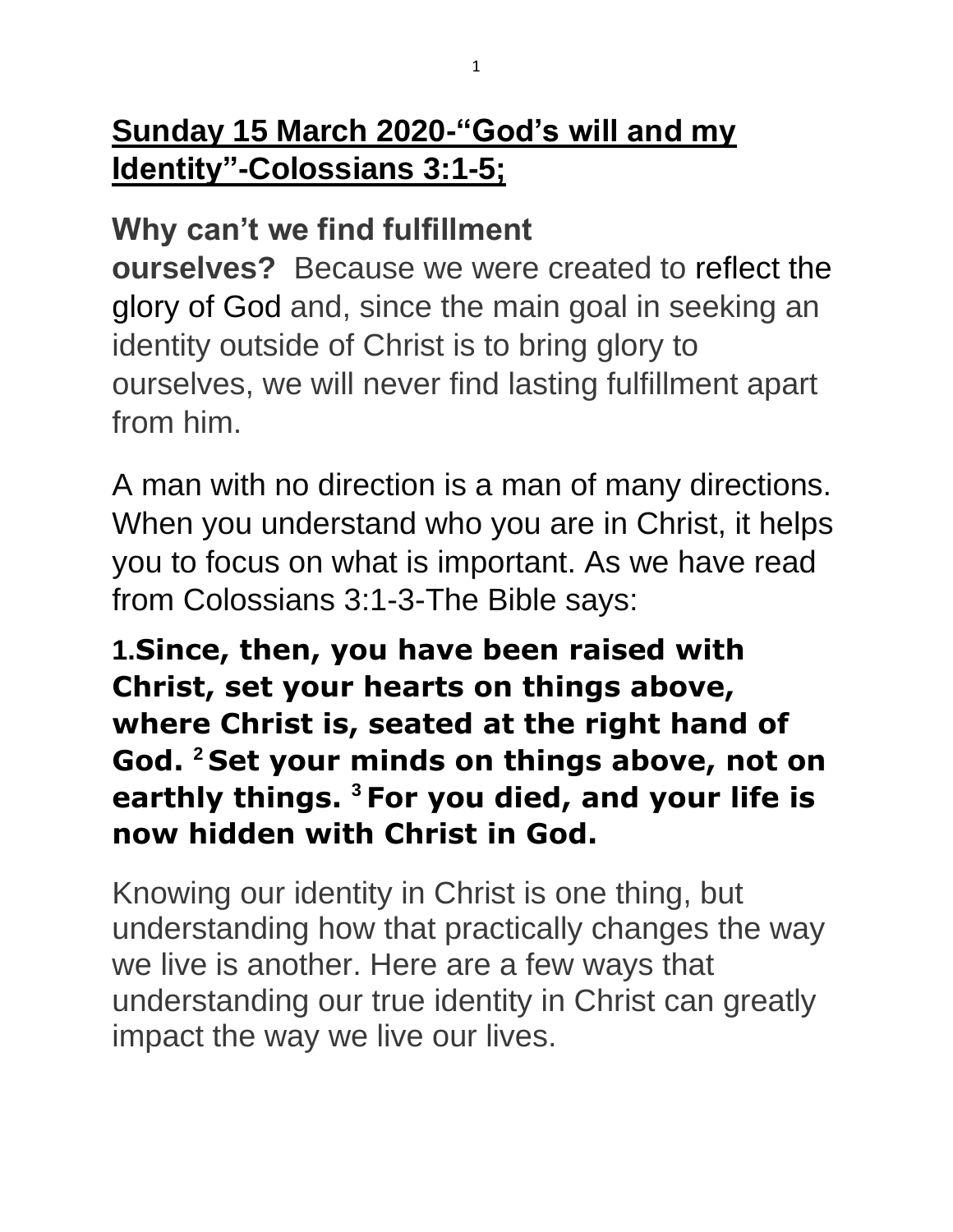## **We no longer chase after the desires of our flesh but instead seek to bring God glory in all areas of our life.**

## *Do not love the world or the things in the world. If anyone loves the world, the love of the Father is not in him. (1 John 2:15-16)*

If we are not seeking to find our identity in Christ alone, then we are seeking it in something else. However, when our identity is in the eternal things of Christ, we will not be crushed by our failures and weaknesses, fall into pride from worldly success, or despair over disappointments or tragedy. We won't get lost seeking the attractive but empty things the world offers because Christ gives us a stable and eternal hope in a world of unstable hopelessness.

## 2. **We no longer fear the future.**

*For all who are led by the Spirit of God are sons of God. For you did not receive the slavery to fall back into fear, but you have received the Spirit of adoption as sons, by whom we cry, "Abba! Father." (Romans 8:14-15)*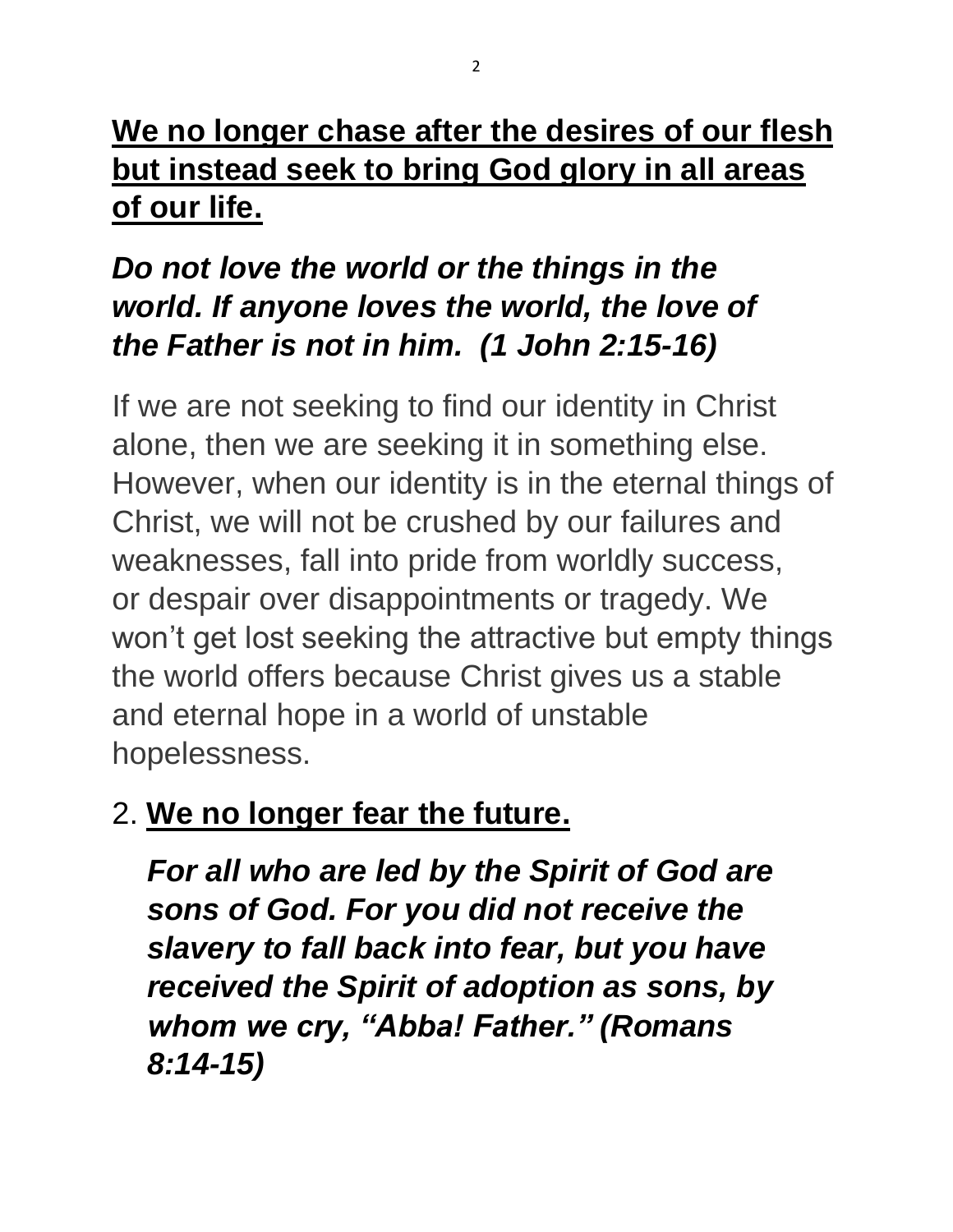If we have peace with God, then we have nothing to fear on this earth. Our eternities are secure as adopted sons and daughters of Christ. So we don't need to fear financial collapse, losing our job, getting Corona Virus or Measles, or being ridiculed for our faith. Of course these things aren't easy or painless, but we can have confidence that our Heavenly Father is sovereign over every moment of our life and will equip us for every single thing He ordains.

He bought us with the blood of His own Son so that we could claim our identity in the righteousness of Christ. We can trust that he will provide us with everything else that we need in this world. Our identity in Christ as His children has given us direct access to our Heavenly Father, who we can call on with confidence and complete trust.

#### **3. We have no need to judge or compare ourselves to others when we seek to please Christ alone, in whom our identity is hidden.**

*One person esteems one day as better than another, while another esteems all days alike. Each one should be fully convinced in his own mind. For none of us lives to himself, and none of us dies to himself. For if we live, we*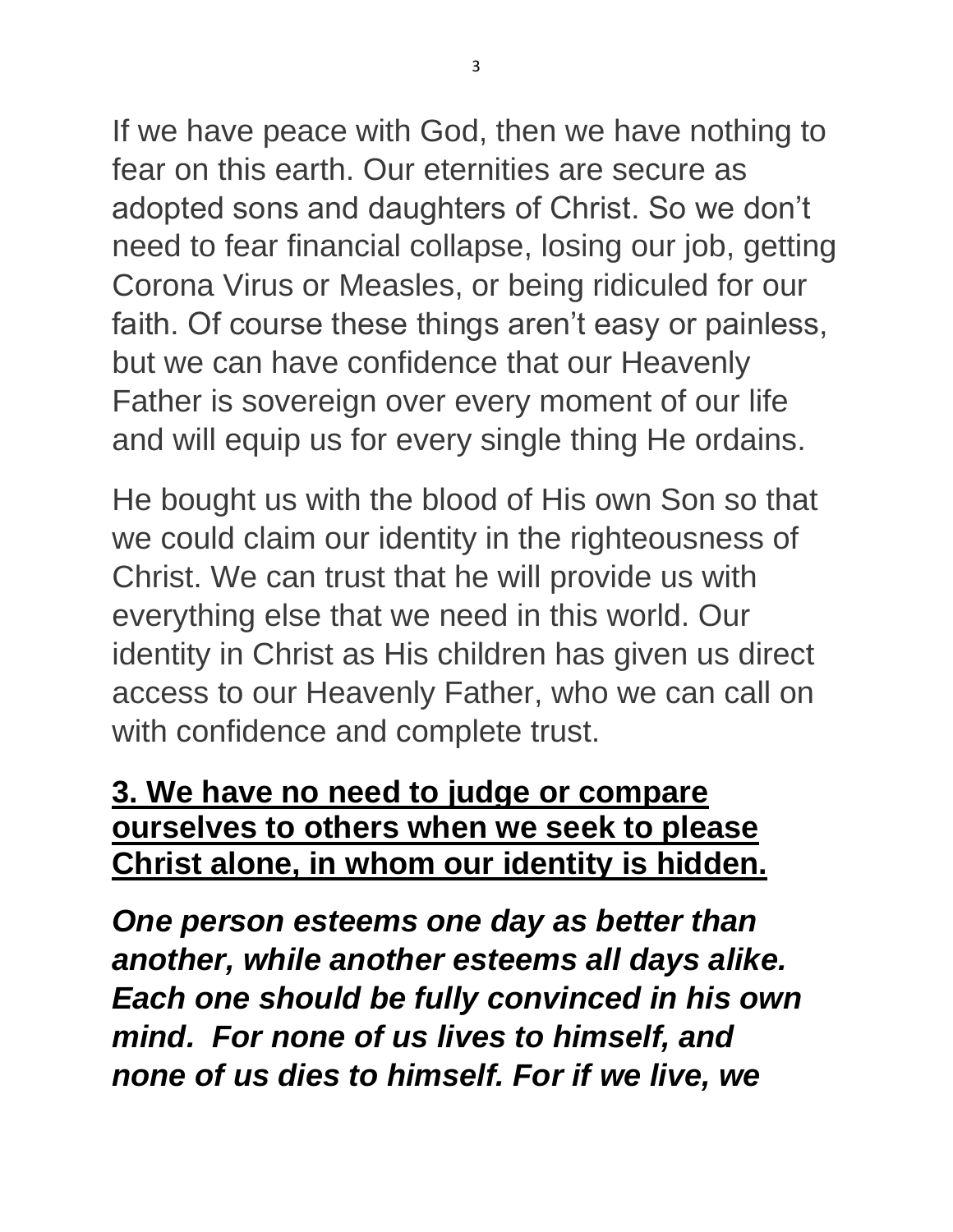## *live to the Lord, and if we die, we die to the Lord. So then, whether we live or whether we die, we are the Lord's. (Romans 14:5-7)*

Comparing ourselves to those around us or judging the decisions that others make can suck the life right out of us. Biblical convictions are hard and fast truths that God has given us in his word to show us the way to live. Personal convictions, however, are decisions we make within our own families that may be right for one family but wrong for another. It's easy to confuse the two and judge others who have different convictions than ours.

This can also create insecurity in our own choices due to our desire to please man over God. So let's be careful that we are not imposing our personal convictions on others as if we are more godly than they are. We can ask Christ for wisdom in this area of personal convictions, be open to hear and discern other's perspectives without judgement, and then walk in confidence that God is the only one we need to honor and please in these decisions.

We must seek to glorify Christ in the gifts and talents he has uniquely chosen for us and not get lost in the joy-sucking pursuit of being something God never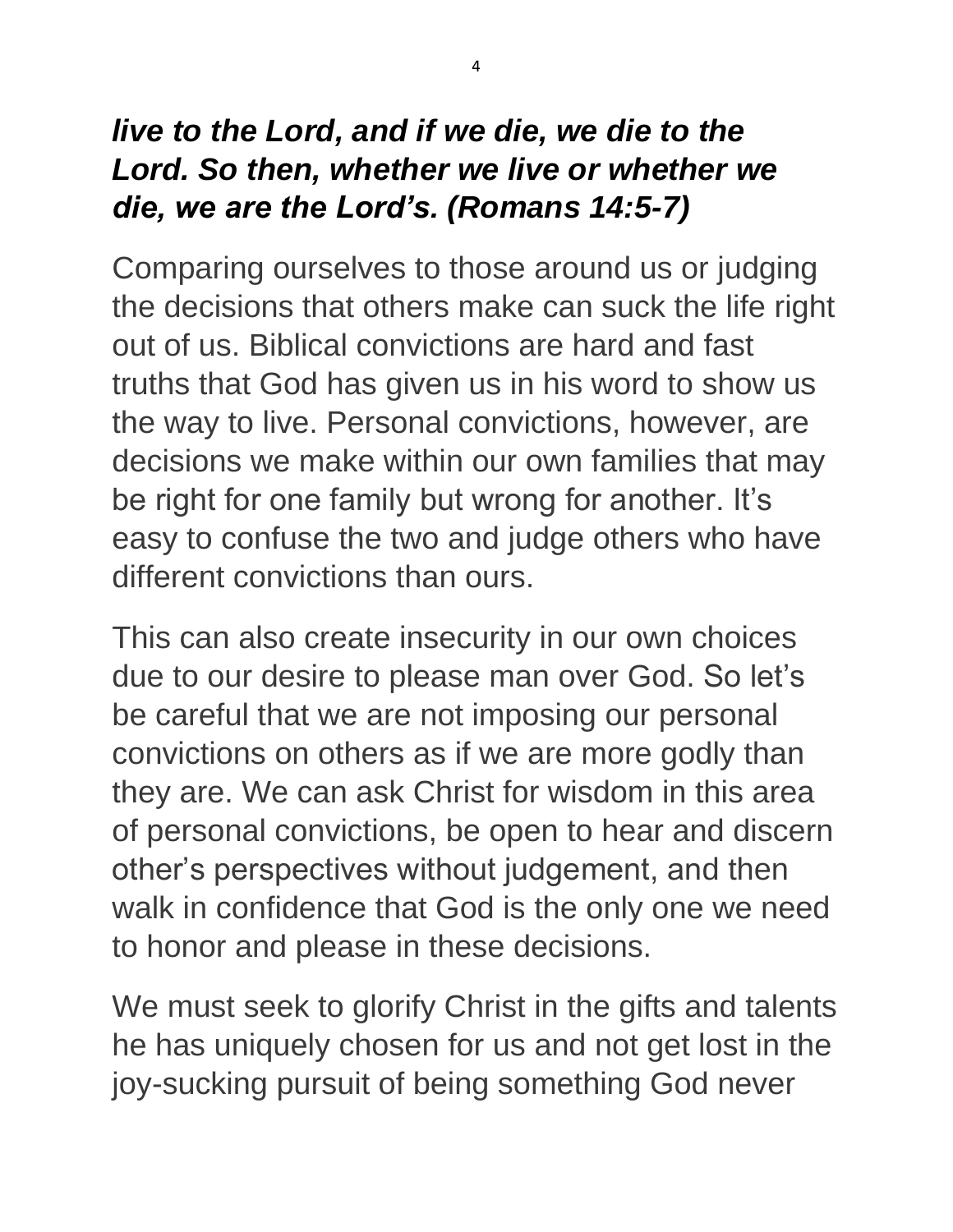created us to be. Don't miss out on the blessing of serving Christ where you are with what he has chosen for you.

#### **4. We should not be surprised when suffering comes, but we can be confident that it will produce things of eternal value.**

*The Spirit himself bears witness with our spirit that we are children of God, and if children, then heirs – heirs of God and fellow heirs with Christ, provided we suffer with him in order that we may also be glorified with him. (Romans 8:16-17)*

If our identity is in Christ, then we are guaranteed that one day we will identify with him in his sufferings. Just as Christ's sufferings were not hopeless and wasted, neither will ours be. Christ's sufferings defeated sin and death, and therefore we identify with him as he uses suffering to put sin to death in us, to make us reflect more of him. Not only does suffering sanctify us, but it assures us that, after suffering with him for a while, we will one day be glorified with him.

Everyone suffers, but can everyone look back at their suffering with thankfulness and joy because of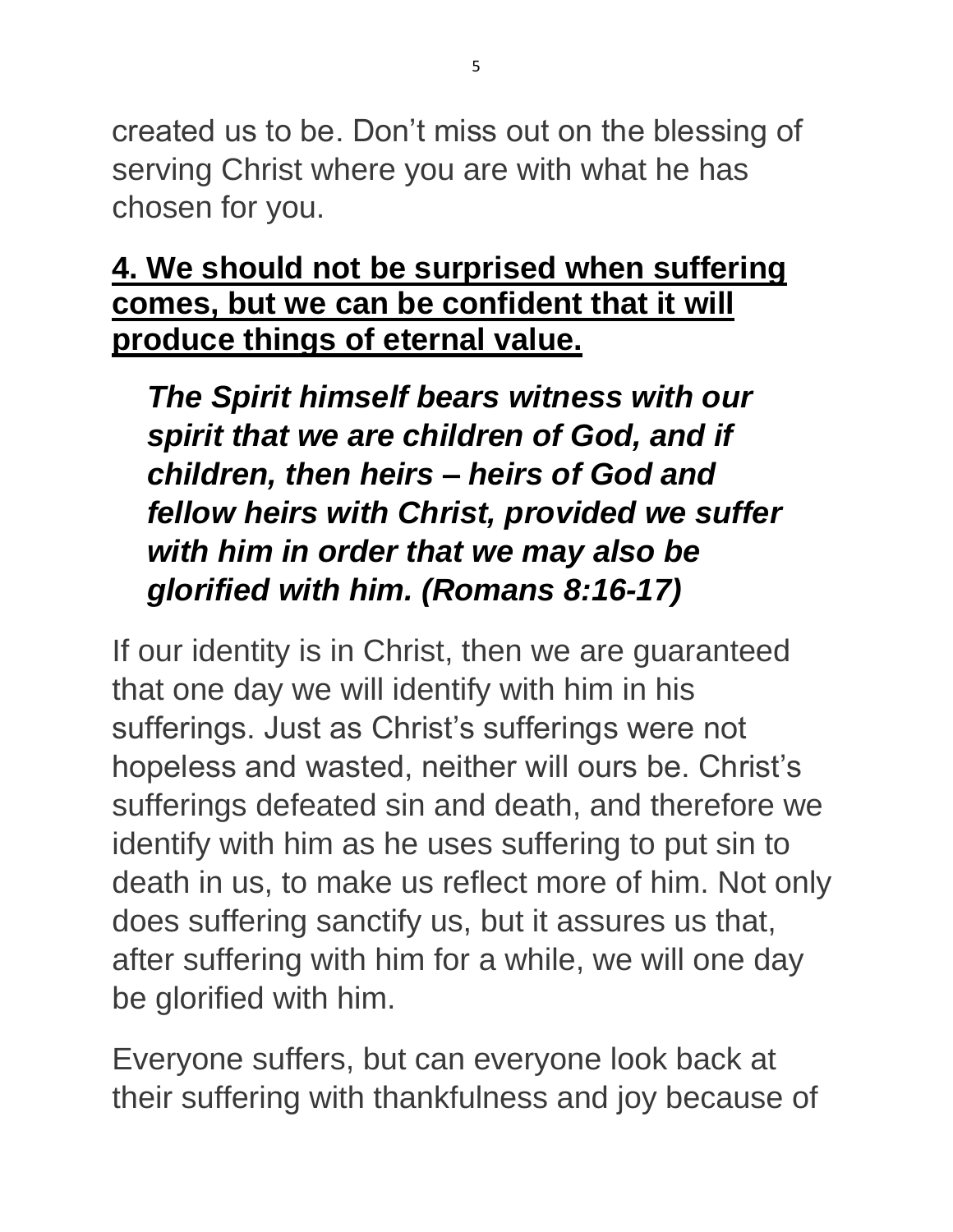it? Only those with the hope of Christ can do that. There is no good that comes from suffering if we are apart from Christ.

Suffering gradually changes our earthly perspective into an eternal one.

**We can spend our lives fearing pain and suffering, or we can thank God for the times of reprieve. Then we can trust the seasons of suffering to Christ's great purpose in our lives: to identify with and become more like him.**

# **Have You Been Changed by Christ?**

Where do you find yourself seeking identity outside of Christ? Do you find yourself holding tightly to something, in fear that you'll be lost without it? Sometimes in God's grace, he allows the very thing we fear losing the most to be taken away to reveal that we have sought our identity in something other than him. As he grows us in understanding our true identity is in him, we are then freed to enjoy and glorify him in the unique ways that he has created us.

In my flesh, I have gifts that are riddled with pride and imperfection, I have desires that often seek my